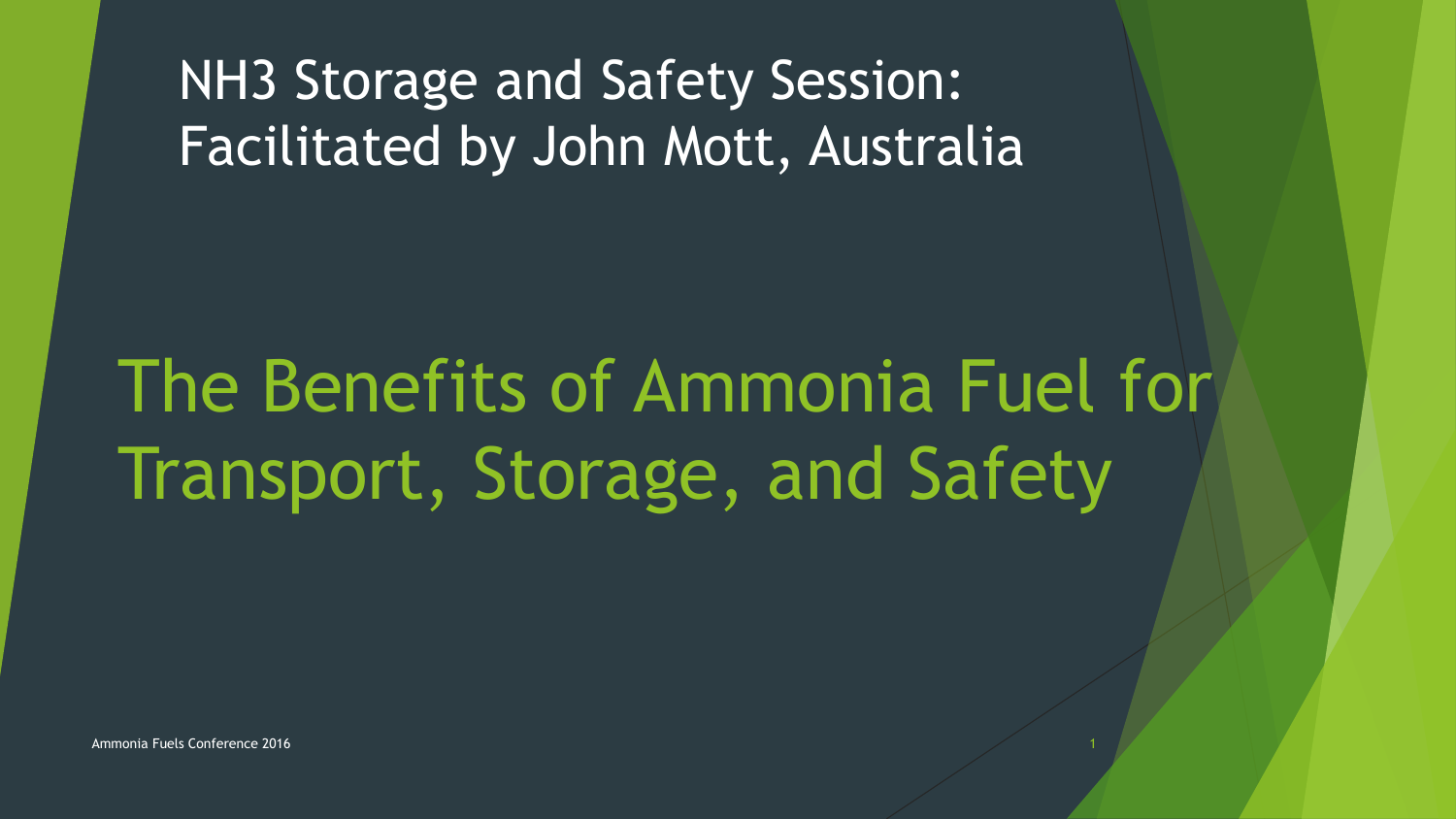

# Why are we here?

▶ We believe ammonia has a significant part to play in our future:

- Carbon-free fuel
- **Energy independence**
- **Naturally occurring substance**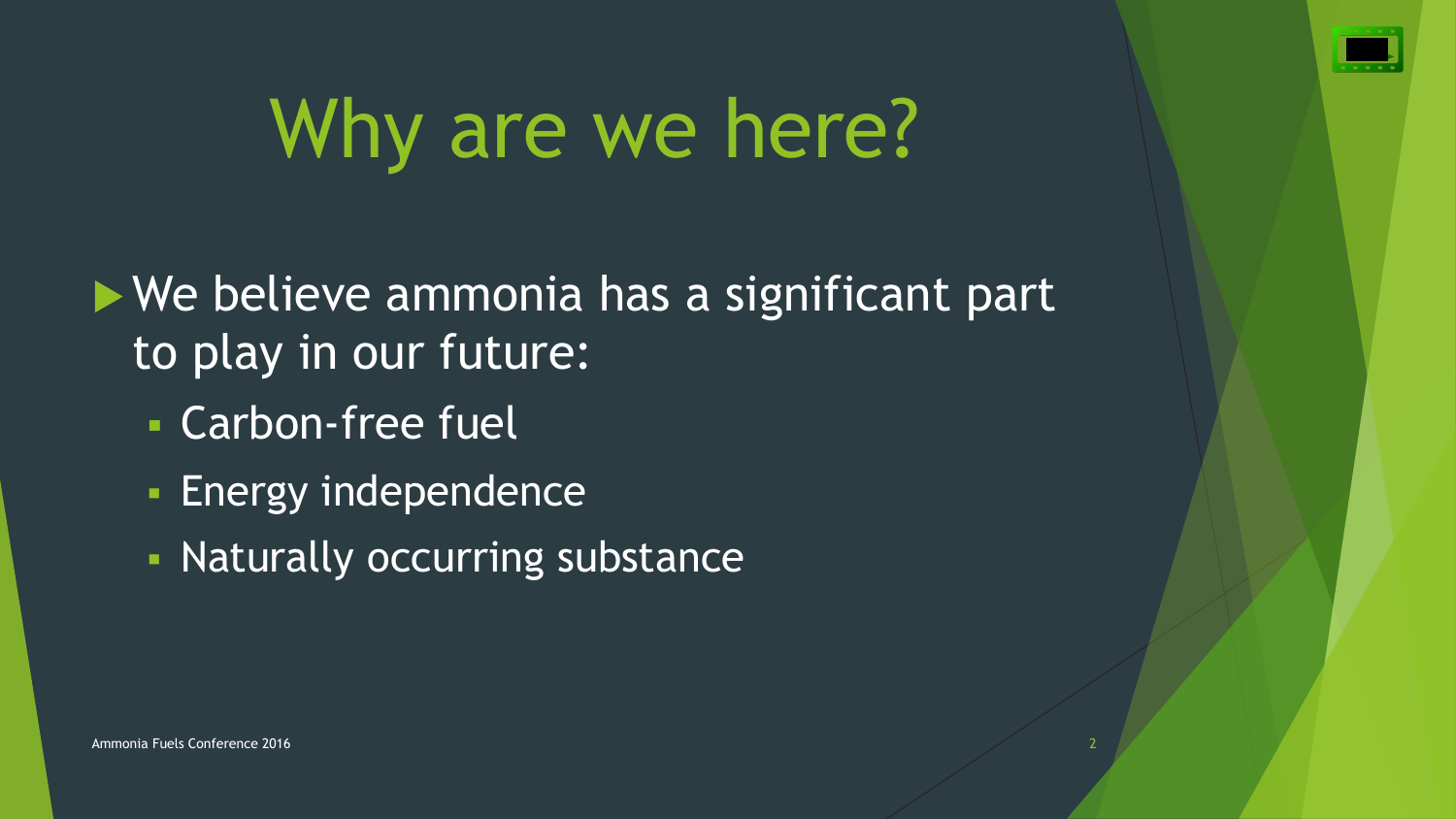### ASTI – Ammonia Safety and Training Institute

**Non profit training organization** devoted to promoting the safe handling and use of ammonia in all of it's forms.

▶ Over 30 years - trained thousands in four continents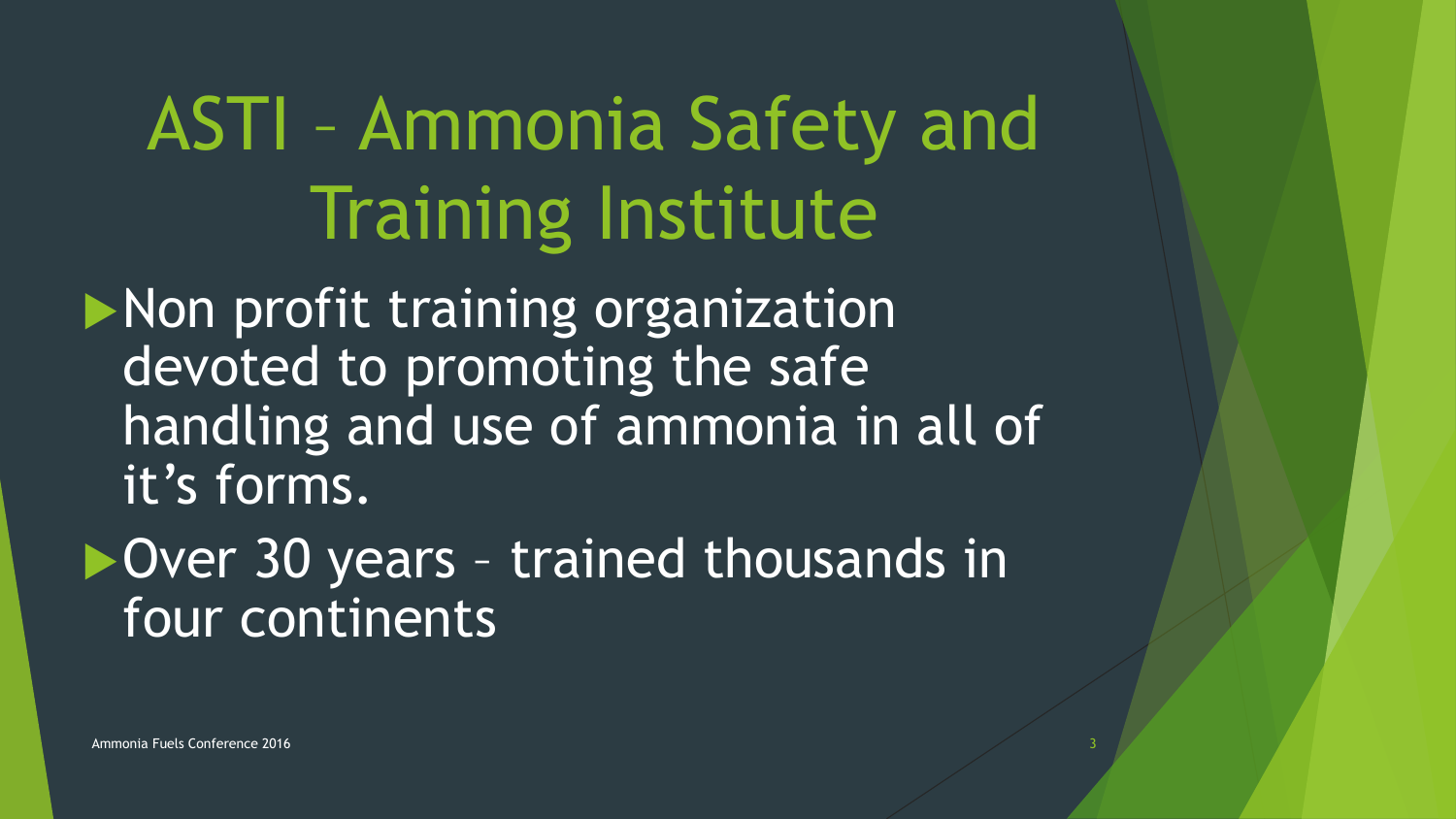## ASTI

▶ Member of the ASTI Board of Directors Some ASTI objectives **OPrevent them all or stop them small** □Demystifying ammonia for the world **Teaming industry, government and** public safety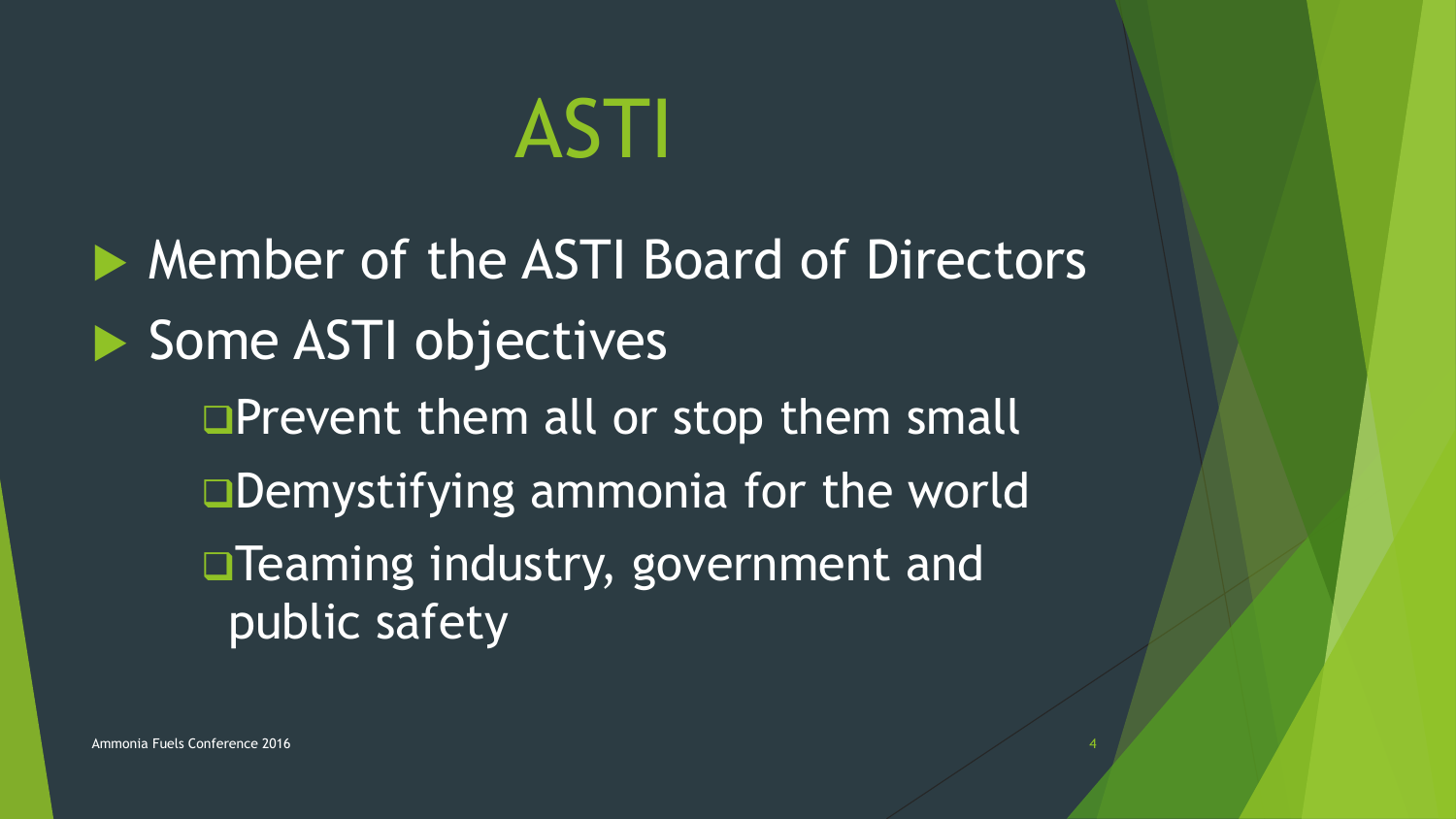## Ammonia – Self Alarming

 $\blacktriangleright$  The fear factor is critical, virtually all mammals can smell it at 5 ppm

- At 25 to 50 ppm it will drive most out of the area – Permissible Exposure Level
- At 500 ppm unbearably irritating but generally no long term effects for short exposure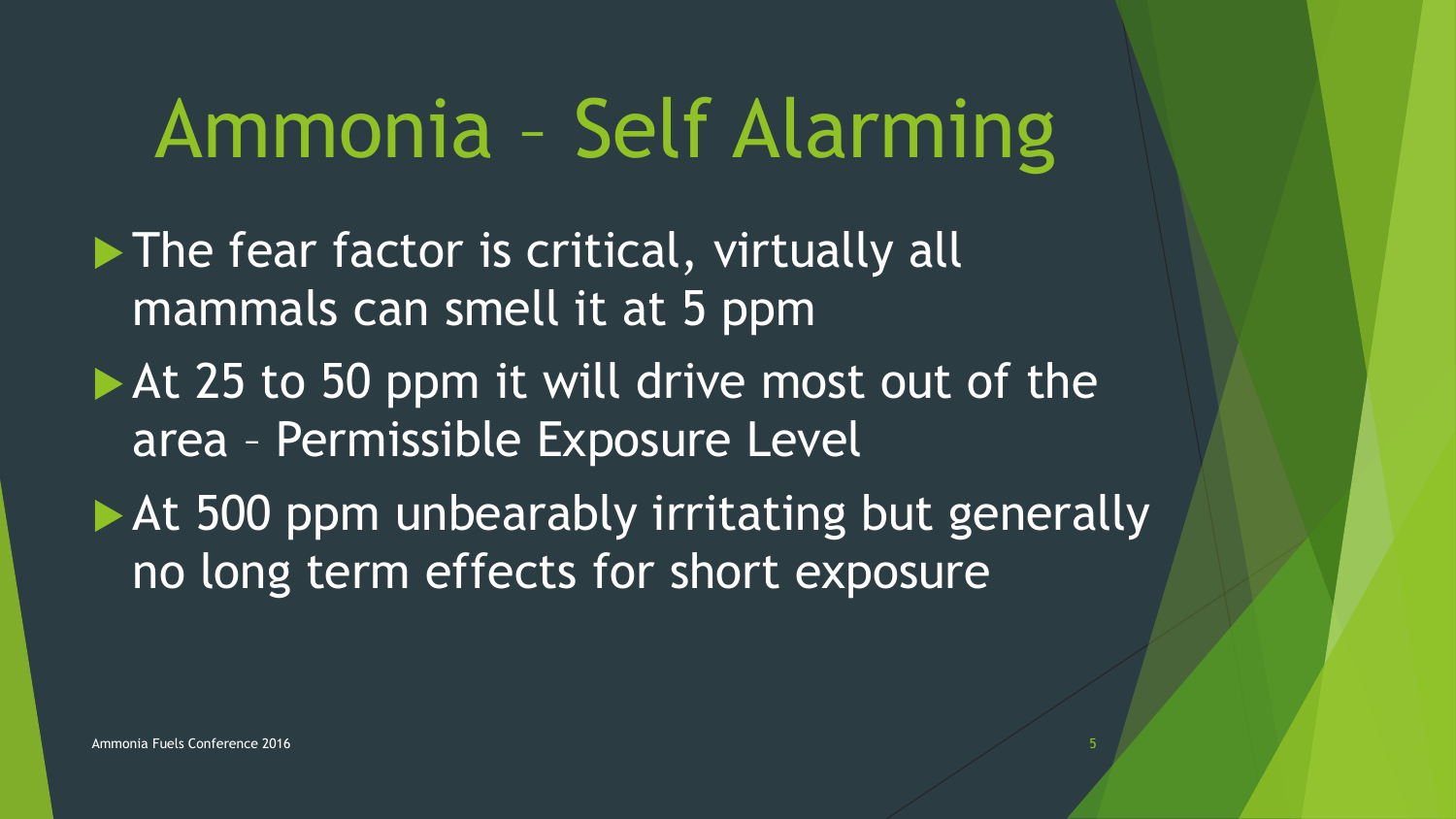#### Ammonia – Easy to Transport

Transport at ambient temperature in 20 - 25 bar vessels

**Transport at atmospheric pressure at -33C**  $\blacktriangleright$  Pump thru pipelines at ambient temperature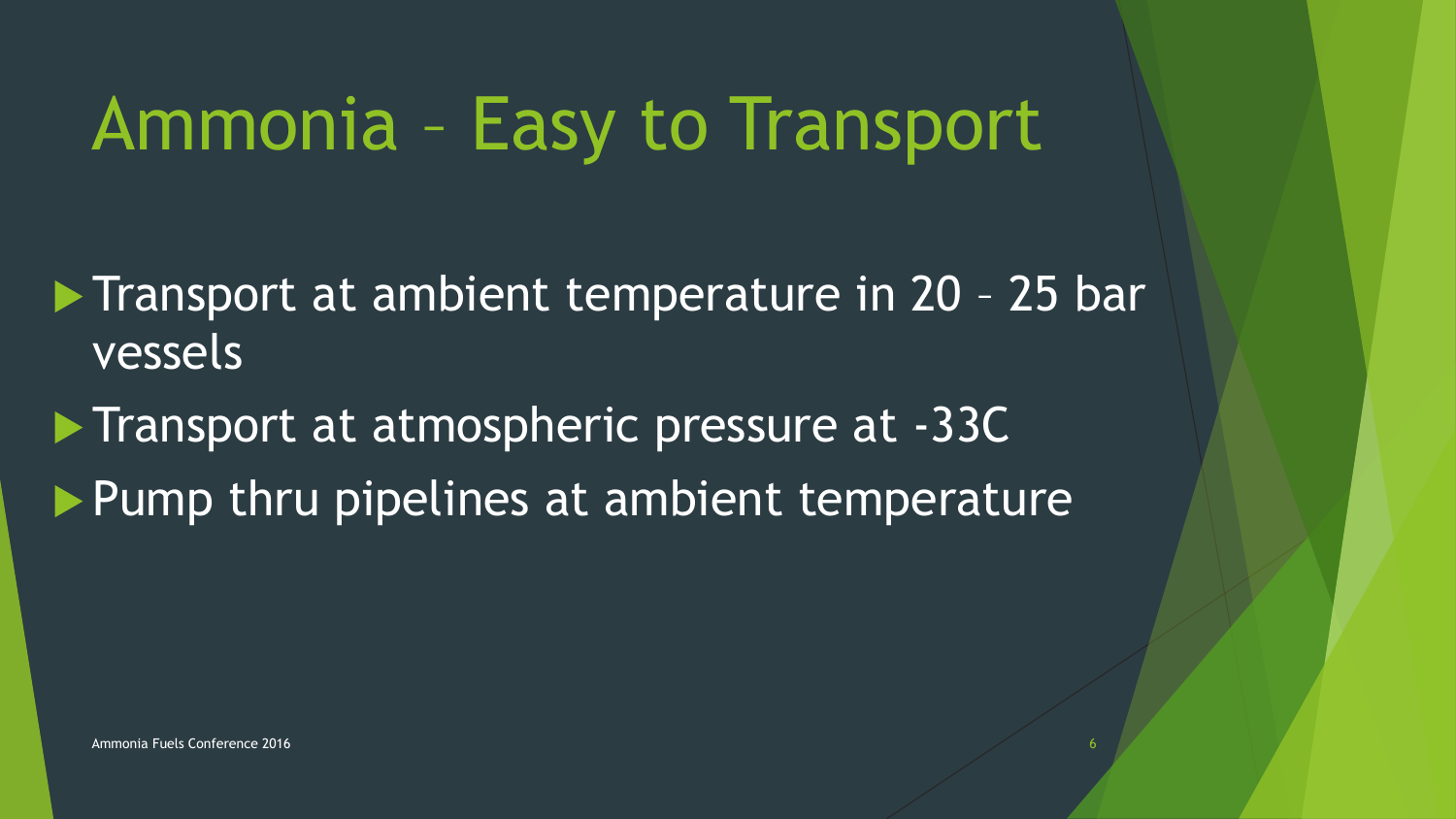#### Ammonia – Easy to store

 $\triangleright$  Store large quantities at atmospheric pressure in insulated refrigerated tanks at -33C Store smaller quantities at ambient temperature in 20 – 25 bar vessels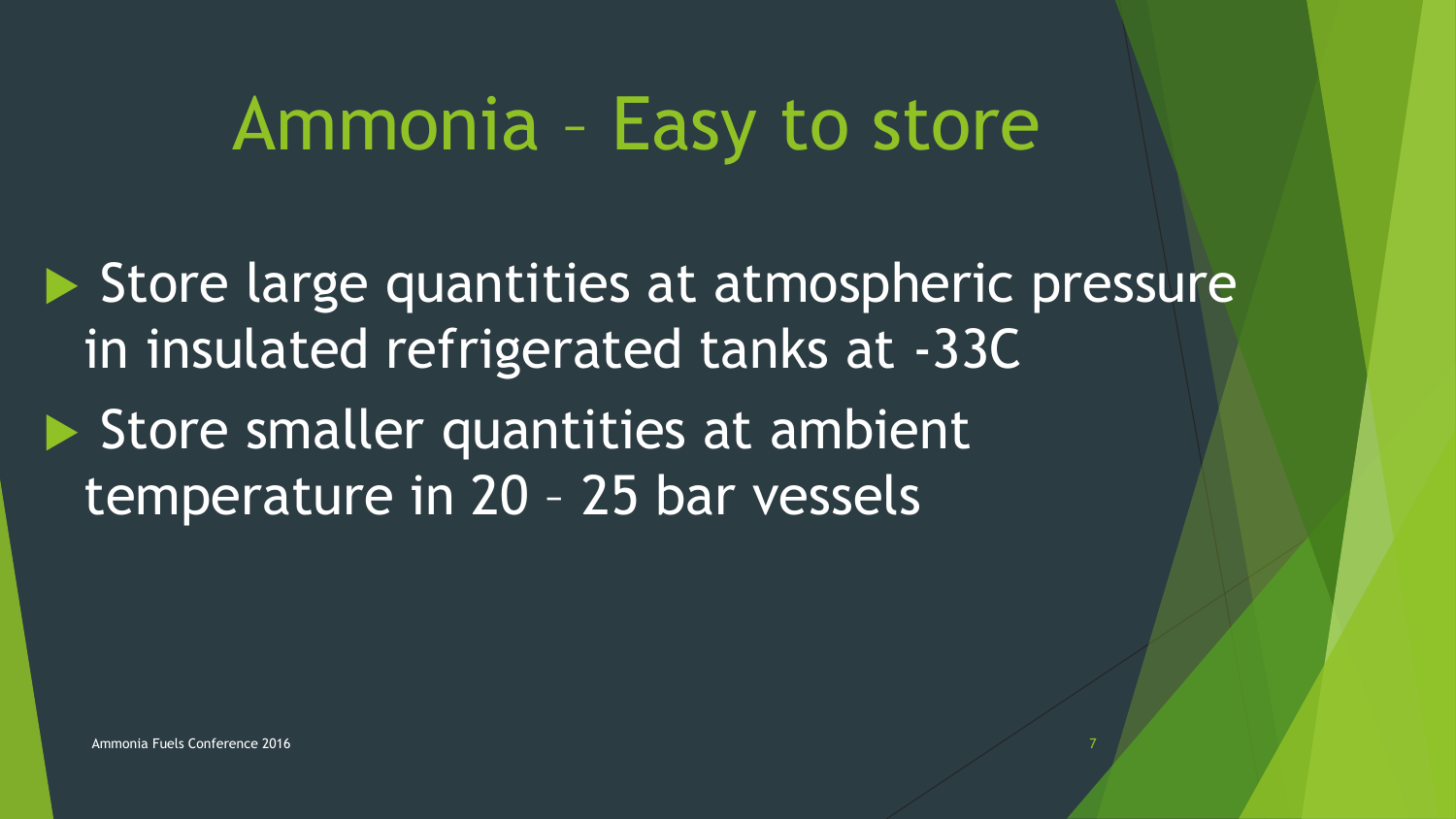# Ammonia – Easy to Liquefy

 $\blacktriangleright$  LNG - 15%  $\triangleright$  NH<sub>3</sub> – 5%

\*Amount of the fuel gas stream which needs to be used to liquefy the rest